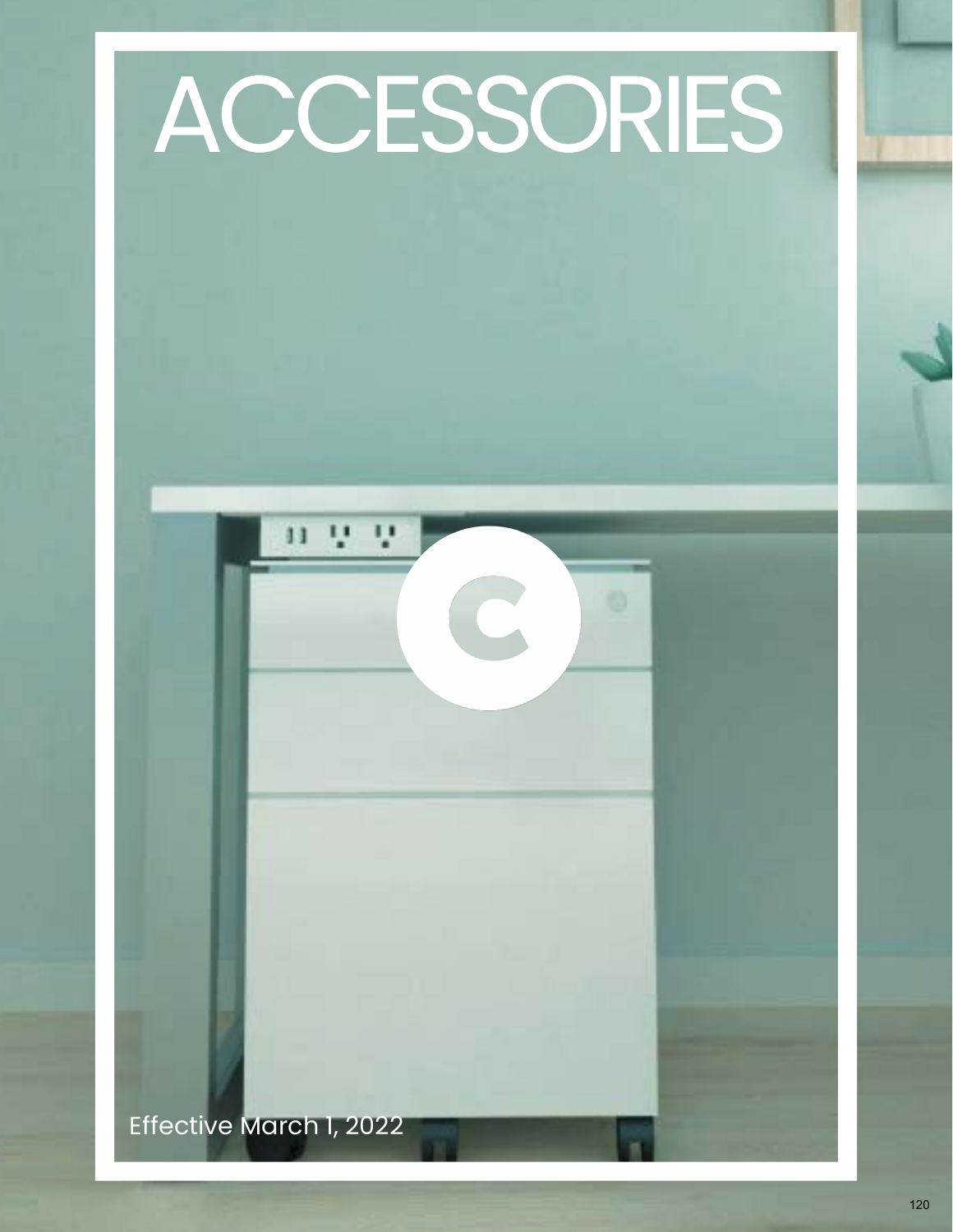# ACCESSORIES



R ound out your office with Compel's line of accessories. Ergonomic solutions, wire management, personal power, and privacy are just part of what Compel can offer to help complete your workspace needs.

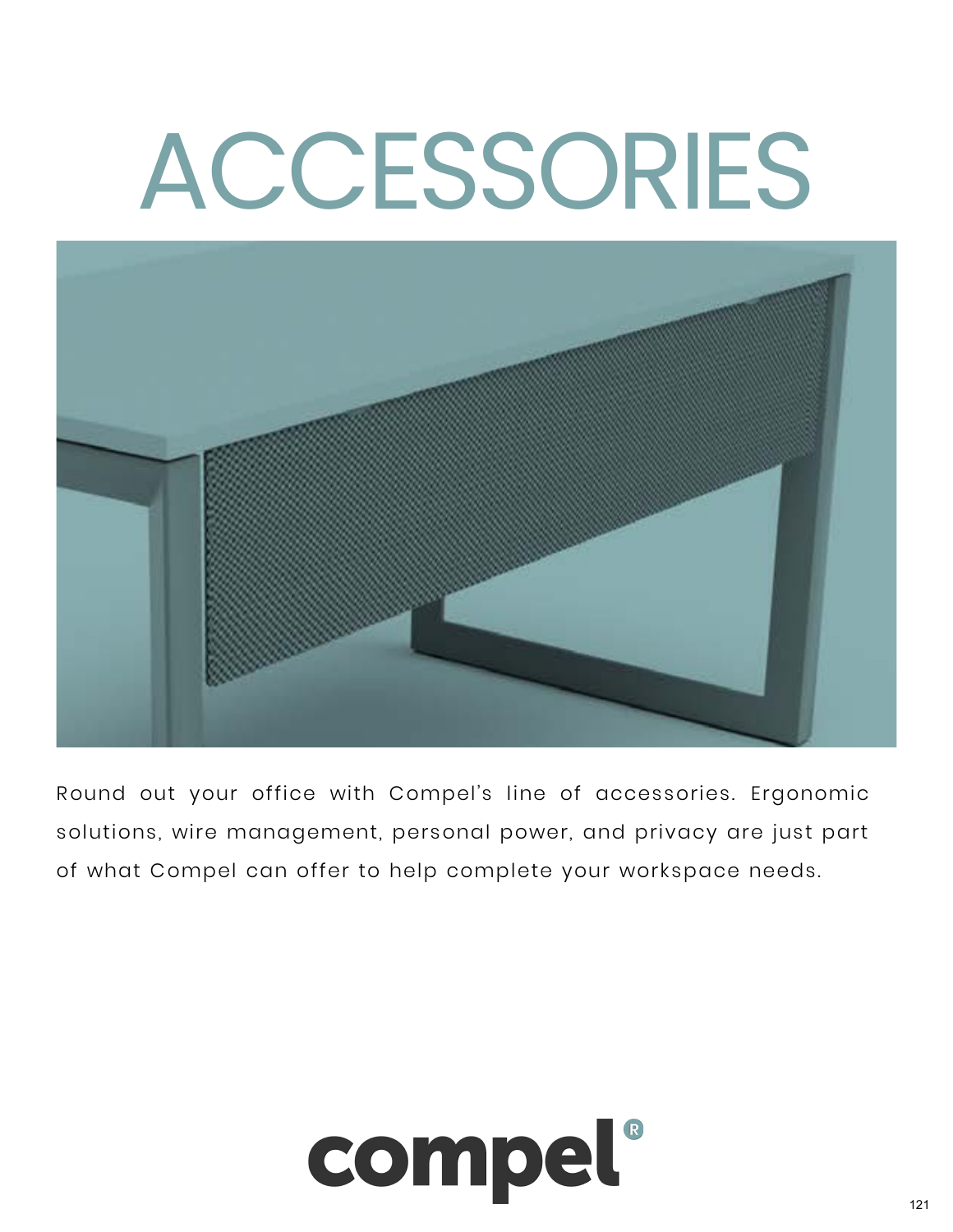### Accessories

| <b>SKU</b>            | <b>DESCRIPTION</b>                         | <b>PRICE</b> |                    |
|-----------------------|--------------------------------------------|--------------|--------------------|
|                       |                                            |              | $11 - 12$<br>n 5 5 |
| <b>PERSONAL POWER</b> |                                            |              |                    |
| PWR-CLMP-USBC-WHT     | Power - Clamp-On - USB-C & USB-A - White   | 219          |                    |
| PWR-CLMP-USBC-BLK     | Power - Clamp-On - USB-C & USB-A - Black   | 219          | Clamp On           |
| PWR-CLMP-WHT          | Power - Clamp-On - USB-A - White           | 150          |                    |
| <b>PWR-CLMP-BLK</b>   | Power - Clamp-On - USB-A - Black Power     | 150          | <b>11 9 9</b>      |
| PWR-UNDR-WHT          | Undermount - 2 Power 2 USB - White Power - | 219          |                    |
| <b>PWR-UNDR-BLK</b>   | Undermount - 2 Power 2 USB - Black         | 219          | Undermount         |
|                       |                                            |              |                    |
|                       |                                            |              |                    |

| <b>MONITOR ARM</b> |                               |     |        |      |
|--------------------|-------------------------------|-----|--------|------|
| MONARM-SGL-SLV     | Monitor Arm - Single - Silver | 396 |        |      |
| MONARM-DUAL-SLV    | Monitor Arm - Dual - Silver   | 695 |        |      |
|                    |                               |     |        |      |
|                    |                               |     | Single | Dual |

| <b>MOBILE PED</b>  |                                 |     |
|--------------------|---------------------------------|-----|
| BBF-MOB-BLK        | Pedestal - Metal - BBF - Black  | 664 |
| <b>BBF-MOB-SLV</b> | Pedestal - Metal - BBF - Silver | 664 |
| <b>BBF-MOB-WHT</b> | Pedestal - Metal - BBF - White  | 664 |



Mobile Box Box File

| <b>VERTEBRAE</b> |                                          |     |
|------------------|------------------------------------------|-----|
| VERT-50-SLV      | Vertebrae - Cable Manager - 50" - Silver | 104 |
| VERT-50-WHT      | Vertebrae - Cable Manager - 50" - White  | 104 |
|                  |                                          |     |

Vertebrae